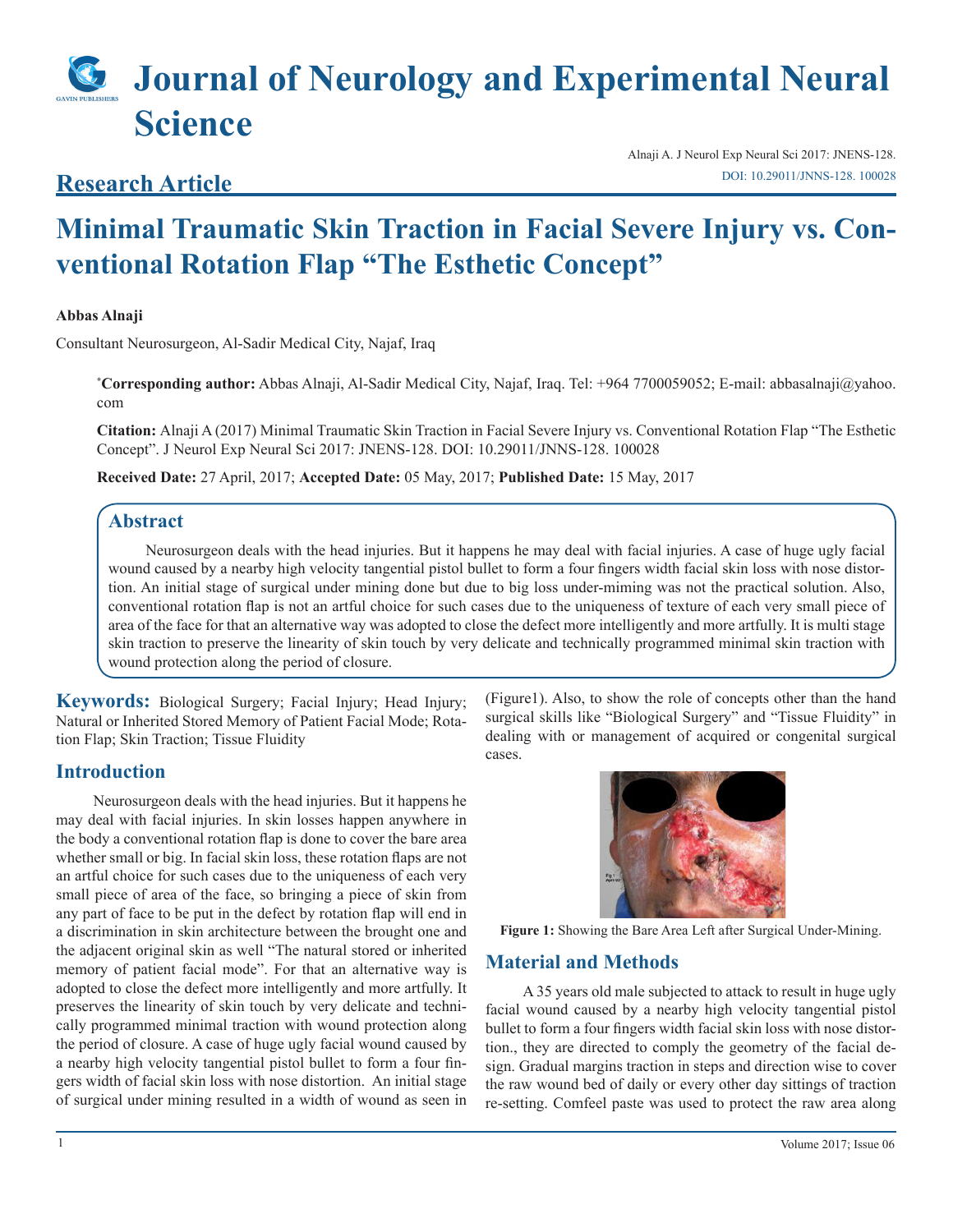**Citation:** Alnaji A (2017) Minimal Traumatic Skin Traction in Facial Severe Injury vs. Conventional Rotation Flap "The Esthetic Concept". J Neurol Exp Neural Sci 2017: JNENS-128.

treatment interval. Traction done with different means ranges from 5 zero sutures with a cutting or round needles according to the anchored edge's nature. Or acrylic adhesive with a wide skin front away from wound edge. In either traction force or tension controlled by rubber band of suitable sizes. No antibiotics are given neither local nor systemic apart from 300 mg of ascorbic acid is given orally, daily. Other facial hygiene or cleanliness is done by diluted spirit soaked soft tissues done by me as surgeon to the margins of the wound as anti-debris, anti-infective and anti-grease to enable adhesive to adhere to skin, patient takes care of the area around the covered wound along the day, accordingly.

# **Results**

Over 4 weeks' course of treatment the wound edges and the contour of the defect are very happily responding. Serial pictures can show the chronological steps of wound healing. No skin lacerations or cellulites' happened all the time of treatment. Very soft encouraging positive events that made me proceed in a first-time case and technique.



**Figure 2:** Three Days after Start of Skin Traction, Difference in Wound Width is Noticeable, Marks of Adhesive Band Places and the Sharp Small Wounds in the Defect Edges are clear.



**Figure 3:** One Week after the Previous Picture to Show More Narrowing in Nose and the Check Wound Edges are Submerged. (Figure 3: is skipped due to minimal changes).



**Figure 4:** More Healing and Gap Narrowing with Very Minimal Distortion if Any. (Figure 5: also, is skipped due to minimal changes).



**Figure 5:** Re-Canalization of the Nose. Some Left Upper Lip Distortion.



Figure 6 : Granulation Tissue Nearly to Disappear.



**Figure 9:** No Granulation Tissue. Nose Fully Open. Patient Now Put a Small Strip of Adhesive Band as Walking in Streets.